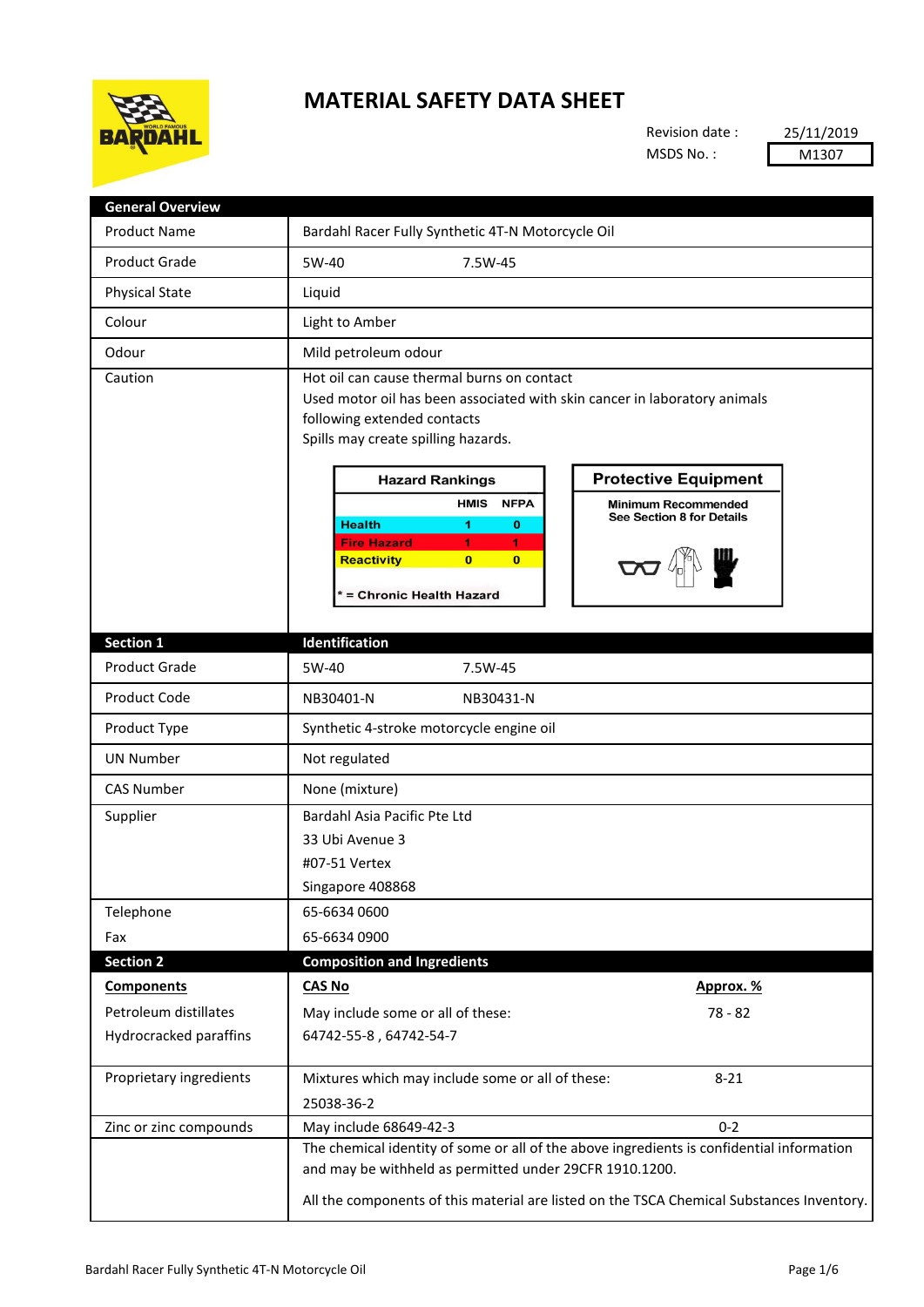| <b>Section 3</b>                         | <b>Hazards Identification</b>                                                                                                                                                                                                                                                                                                                                                                                                                                                                         |
|------------------------------------------|-------------------------------------------------------------------------------------------------------------------------------------------------------------------------------------------------------------------------------------------------------------------------------------------------------------------------------------------------------------------------------------------------------------------------------------------------------------------------------------------------------|
| Major route(s) of entry                  | Skin contact.                                                                                                                                                                                                                                                                                                                                                                                                                                                                                         |
| Inhalation                               | No significant adverse health effects are expected to occur upon short-term<br>exposure. At elevated temperatures, and/or in enclosed spaces, product mist<br>or vapors may irritate the mucous membranes of the nose, throat, bronchi and<br>lungs.                                                                                                                                                                                                                                                  |
| Skin contact                             | This material can cause skin irritation from prolonged or repeated contact.<br>Injection under the skin can cause inflammation and swelling. Injection of<br>pressurised hydrocarbons can cause severe permanent tissue damage. Initial<br>Injection of petroleum hydrocarbons requires<br>symptoms may be minor.<br>immediate medical attention.                                                                                                                                                     |
| Eye contact                              | This product can cause transient mild eye irritation with short-term contact<br>with liquid sprays or mists. Symptoms include stinging, watering, redness<br>and swelling.                                                                                                                                                                                                                                                                                                                            |
| Ingestion                                | If swallowed, large volumes of material can cause generalized depression,<br>headache, drowsiness, nausea, vomiting and diarrhea. Smaller doses can<br>cause a laxative effect. If aspirated into the lungs, liquid can cause lung<br>damage.                                                                                                                                                                                                                                                         |
| Chronic Health<br><b>Effects Summary</b> | This product contains a petroleum-based mineral oil. Prolonged or repeated<br>skin contact can cause mild irritation and inflammation characterized by<br>drying, cracking, (dermatitis) or oil acne. Repeated or prolonged inhalation of<br>petroleum-based mineral oil mists at concentration above applicable work-<br>place exposure levels can cause respiratory irritation or other pulmonary<br>effects.                                                                                       |
| Conditions aggravated                    | Disorders of the following organs or organ systems that may be aggravated                                                                                                                                                                                                                                                                                                                                                                                                                             |
| by Exposure                              | by significant exposure to this material or its components include:                                                                                                                                                                                                                                                                                                                                                                                                                                   |
| <b>Target Organs</b>                     | This material may cause damage to the following organs:                                                                                                                                                                                                                                                                                                                                                                                                                                               |
| Carcinogen                               | This product is not known to contain any component at concentration above<br>0.1% which are considered carcinogenic by OSHA, IARC or NTP.                                                                                                                                                                                                                                                                                                                                                             |
| <b>Section 4</b>                         | <b>First Aid Measures</b>                                                                                                                                                                                                                                                                                                                                                                                                                                                                             |
| Eyes                                     | Check for and remove contact lenses. Flush eyes immediately with fresh<br>water for several minutes while holding the eyelids open. If irritation persist,<br>see a doctor.                                                                                                                                                                                                                                                                                                                           |
| Skin                                     | If burned by hot material, cool skin by quenching with large amount of cold water. For<br>shoes and clothing. Wipe off excess material. Wash exposed skin with mild<br>soap and water. Seek medical attention if tissue appears damaged or pain/<br>Thoroughly clean contaminated clothing before reuse.<br>irritation persists.<br>Discard contaminated leather goods. If material is injected under the skin, seek<br>medical attention immediately.                                                |
| Ingestion                                | Do not induce vomiting except on advice of medical personnel. Do not give<br>anything to drink unless directed by a physician. Never give anything by<br>mouth to a person who is not fully conscious. If significant amounts are<br>swallowed or irritation or discomfort occurs, seek medical help immediately.                                                                                                                                                                                     |
| Inhalation                               | Vaporization is not expected at ambient temperatures. This material is not<br>expected to cause inhalation-related disorders under anticipated conditions<br>of use. In case of overexposure, move the person to fresh air.                                                                                                                                                                                                                                                                           |
| Notes to Physician                       | Treatment should be controlled by symptoms and clinical conditions.<br>Emesis<br>maybe induced under medical supervision. In general, emesis induction is<br>unnecessary in such high viscosity, low volatility product.<br>In the event of injection in underlying tissue, immediate treatment<br>SKIN:<br>include<br>extensive<br>incision,<br>debridement,<br>should<br>and<br>saline<br>irrigation.<br>Inadequate treatment can result in ischemia and gangrene. Early symptoms<br>maybe minimal. |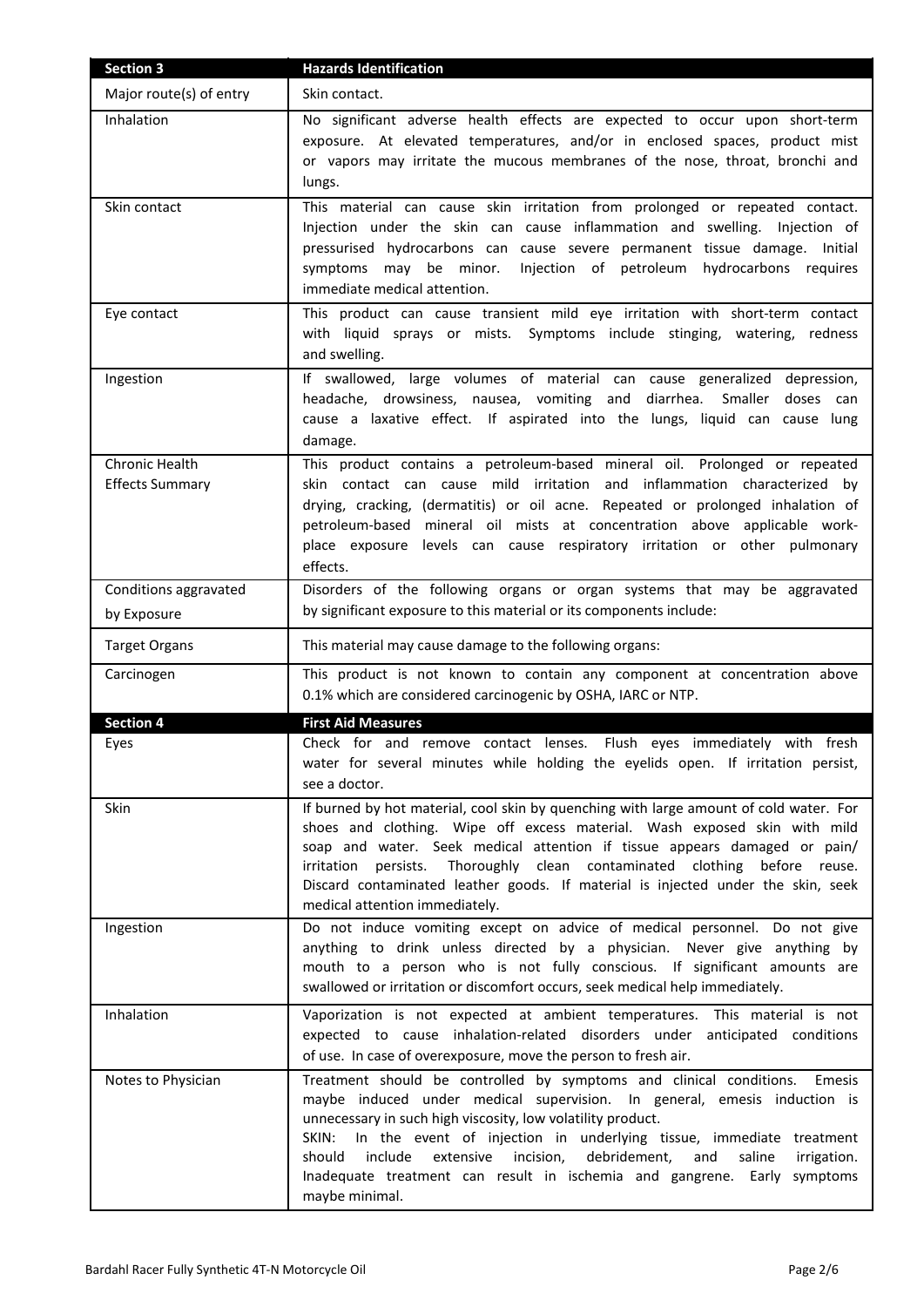| <b>Section 5</b>            | <b>Fire Fighting Measures</b>                                                                                                                                                                                                                                                                                                                                                                 |
|-----------------------------|-----------------------------------------------------------------------------------------------------------------------------------------------------------------------------------------------------------------------------------------------------------------------------------------------------------------------------------------------------------------------------------------------|
| Flammability                | NFPA Class-IIIB combustible material                                                                                                                                                                                                                                                                                                                                                          |
| Classification              |                                                                                                                                                                                                                                                                                                                                                                                               |
| Auto Ignition Temp.         | Not available                                                                                                                                                                                                                                                                                                                                                                                 |
| Flammable limits            | Not determined                                                                                                                                                                                                                                                                                                                                                                                |
| Flash Point, °C             | $> 200^{\circ}$ C (COC)                                                                                                                                                                                                                                                                                                                                                                       |
| <b>Extinguishing Media</b>  | Use water fog, dry chemical, foam or carbon dioxide type. Water or foam<br>may cause frothing. Use water to cool fire-exposed containers. If a spill or<br>leak has not ignited, use water spray to disperse the vapour and provide<br>protection to personnel attempting to stop the leak.                                                                                                   |
| Explosion / Fire<br>Hazards | For fires involving this material, do not enter any enclosed or confined space<br>without self-contained breathing apparatus to protect against the hazardous<br>effects of combustion products or oxygen deficiency.                                                                                                                                                                         |
| <b>Hazardous Combustion</b> | Carbon dioxide, carbon monoxide, smoke, fumes,<br>unburned hydrocarbons                                                                                                                                                                                                                                                                                                                       |
| Products                    | and trace oxides of sulphur and/or nitrogen.                                                                                                                                                                                                                                                                                                                                                  |
| <b>Section 6</b>            | <b>Accidental Release Measures</b>                                                                                                                                                                                                                                                                                                                                                            |
| In case of Spill            | Stop the source of leak or release and contain spill if possible. Ventilate the<br>area. Use respirator and protective clothing as discussed in this MSDS.<br>Collect with absorbent material and place in appropriate, labeled containers<br>for disposal, or if permitted, flush spilled area with water.                                                                                   |
| Section 7                   | <b>Handling and Storage</b>                                                                                                                                                                                                                                                                                                                                                                   |
| Handling                    | contamination<br>Avoid<br>and<br>extreme<br>temperatures<br>to<br>minimize<br>product<br>degradtion. Empty containers may contain product residues that can ignite<br>with explosive force. Do not pressurize, cut, weld, braze, solder, drill or grind<br>containers. Do not expose product containers to flames, spark, heat or other<br>potential ignition sources.                        |
| Storage                     | Keep containers closed. Do not store with strong oxidizing agents. Do not<br>store at elevated temperatures. Avoid storing in direct sunlight for extended<br>periods of time. Consult appropriate federal, state or local authorities before<br>reusing, reconditioning, reclaiming, recycling or disposing of empty containers<br>and/or waste residues of this product.                    |
| <b>Section 8</b>            | <b>Exposure Controls / Personal Protection</b>                                                                                                                                                                                                                                                                                                                                                |
| Ventilation                 | Use general ventilation or local exhaust as required to maintain exposures<br>below the occupational exposure limits.                                                                                                                                                                                                                                                                         |
| Eyes                        | Avoid eye contact. The wearing of chemical safety goggles or face shield is<br>recommended. Have suitable eye wash water available.                                                                                                                                                                                                                                                           |
| Skin                        | Exposed personnel should exercise reasonable<br>personal cleanliness; this<br>includes cleansing exposed area several times daily with soap and water,<br>and laundering or dry cleaning soiled work clothing at least weekly.<br>Safety<br>shower is recommended near the work station.                                                                                                      |
| Inhalation                  | Respiratory protection is normally not required.<br>However, if operating<br>conditions create airborne concentrations, which exceed the recommended<br>exposure standard(s), the use of an approved respirator is recommended.                                                                                                                                                               |
| <b>Hand Protection</b>      | Use gloves of chemical resistant materials such as neoprene or heavy nitrile<br>rubber or appropriate barrier cream with prolonged or repeated contact. If the<br>product is processed or handled at elevated temperatures, protect against<br>thermal burns by using heat-resistant (insulated) gloves. Do not wear gloves<br>or loose fitting clothing around rotating or moving equipment. |
| Clothing<br>Recommendations | Long sleeve shirt is recommended. Wear a chemically protective apron if<br>available. Do not wear rings, watches, or similar apparel that could entrap<br>the material and cause a skin reaction.                                                                                                                                                                                             |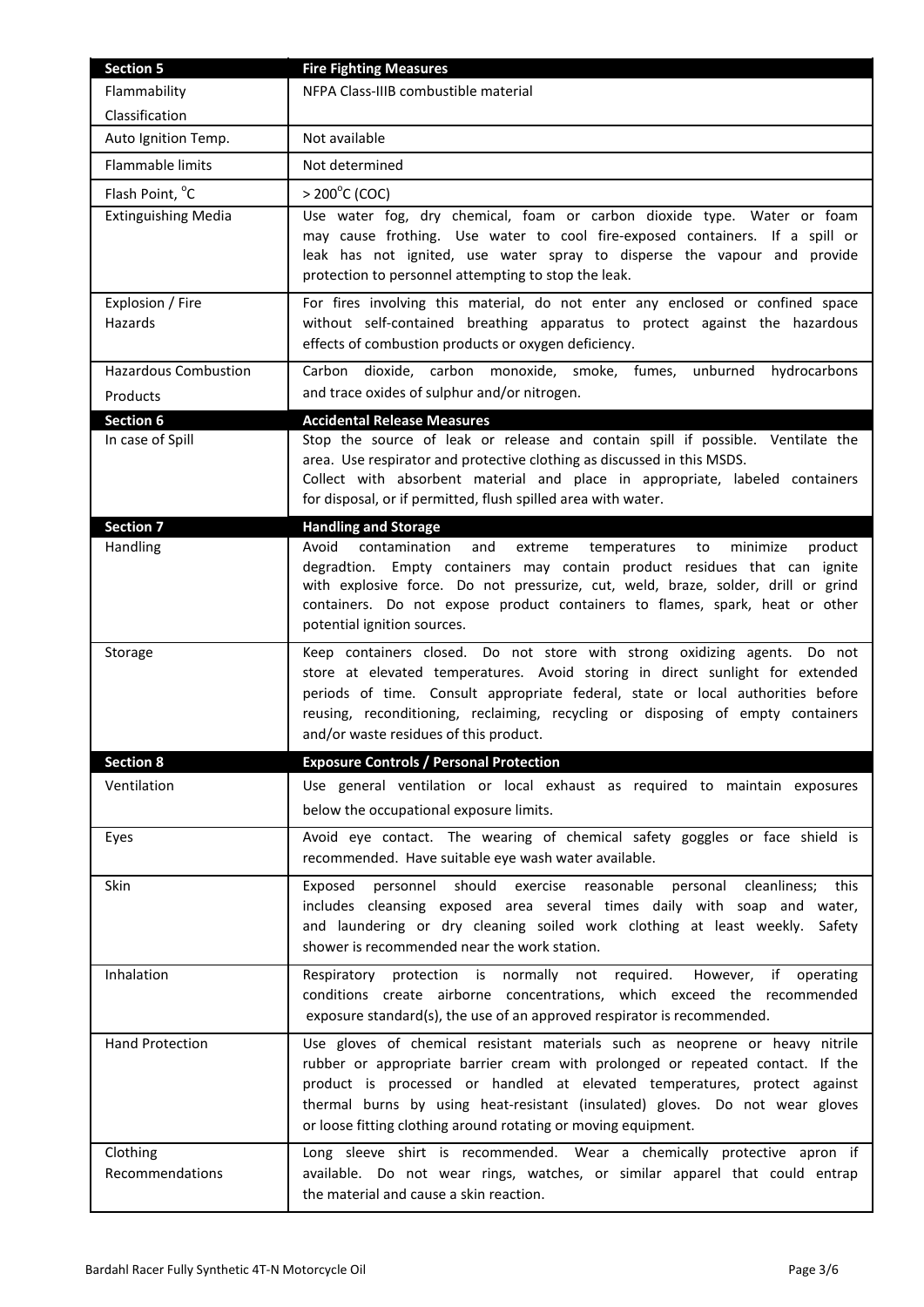| <b>Exposure limits</b>  | Oil mist, mineral<br><b>ACGIH TLV (USA)</b>                                                                                                                        |
|-------------------------|--------------------------------------------------------------------------------------------------------------------------------------------------------------------|
|                         | TWA: 5 mg/m <sup>3</sup> 8 hrs                                                                                                                                     |
|                         | STEL: 10 mg/m $3$ 15 minutes                                                                                                                                       |
|                         | <b>OSHA PEL (USA)</b><br>TWA: 5 mg/m <sup>3</sup> 8 hrs                                                                                                            |
| <b>Section 9</b>        |                                                                                                                                                                    |
| <b>SAE Grade</b>        | <b>Physical and Chemical Properties (Typical)</b><br>5W-40<br>7.5W-45                                                                                              |
| Flash Point, °C         | 210<br>214                                                                                                                                                         |
|                         |                                                                                                                                                                    |
| Density @ 15°C, kg/l    | 0.854<br>0.858                                                                                                                                                     |
| Viscosity@40°C, cSt     | 83.84<br>115.7                                                                                                                                                     |
| Viscosity@100°C cSt     | 14.2<br>18.5                                                                                                                                                       |
| Appearance              | Light to Amber                                                                                                                                                     |
| Odour                   | Mild petroleum odour                                                                                                                                               |
| <b>Boiling Range</b>    | Not determined                                                                                                                                                     |
| Vapour Pressure         | < 0.1 mmHg @ 25 deg C                                                                                                                                              |
| рH                      | Not determined                                                                                                                                                     |
| Solubility in water     | Insoluble                                                                                                                                                          |
| Percent volatile        | Negligible                                                                                                                                                         |
| Evaporation             | Not determined                                                                                                                                                     |
| Section 10              | <b>Stability and Reactivity</b>                                                                                                                                    |
| Stability               | Stable                                                                                                                                                             |
| Conditions to avoid     | Avoid heating to decomposition                                                                                                                                     |
| Incompatibility         | Normally unreactive, however, avoid strong bases at high temperatures, strong<br>acids, strong oxidising agents and materials reactive with hydroxyl compounds.    |
|                         |                                                                                                                                                                    |
| Hazardous               | No additional hazardous decomposition products were identified other than                                                                                          |
| Decomposition products  | the combustion products identified in Section 5.                                                                                                                   |
| Hazardous               | Will not occur                                                                                                                                                     |
| polymerization          |                                                                                                                                                                    |
| Section 11              | <b>Toxicity Information</b>                                                                                                                                        |
| <b>Toxicity Data</b>    | Distillates, residue oils, petroleum light and heavy paraffinic:                                                                                                   |
|                         | ORAL (LD50)<br>Acute: > 5000 mg/kg [Rat]<br>Acute: > 2000 mg/kg [Rabbit]<br>DERMAL (LD50)                                                                          |
| Primary routes of Entry | Skin absortion, eye contact and inhalation                                                                                                                         |
| or Exposure             |                                                                                                                                                                    |
| Inhalation              | Exposure to vapor or mist is possible. High gas, vapor or mist concentration may<br>be harmful if inhaled repeatedly or for prolong periods of time, based on data |
| Skin                    | from components or similar products.                                                                                                                               |
|                         | Not expected to cause skin irritation or injury during normal use, based on<br>toxicology tests of this product. Prolonged or repeated skin contact                |
|                         | may cause skin irritation including redness, burning, drying, cracking, skin burns,<br>dermatitis, oil acne and folliculitis based on data from components         |
| Eye                     | Not expected to cause eye irritation or injury during normal use, based on                                                                                         |
|                         | toxicology tests of this product.                                                                                                                                  |
| Ingestion               | Single dose toxicity is low, based on toxicology tests of this product                                                                                             |
| <b>Acute Toxicity</b>   | Pre-existing skin and resiratory disorders may be aggravated by exposure,                                                                                          |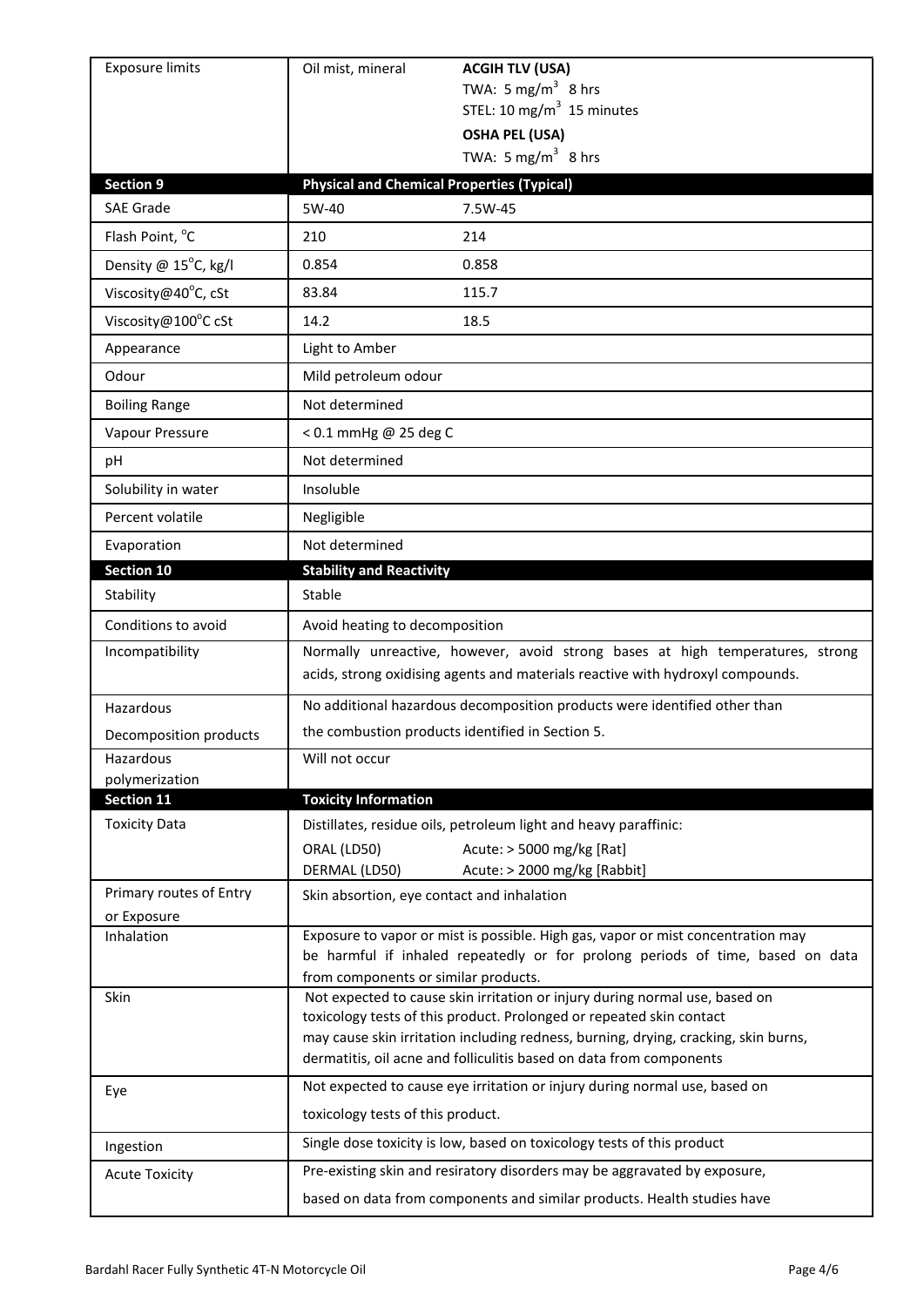|                              | shown petroleum hydrocarbons and synthetic lubricants pose potential                                                                                                                                                                                                                                                                                                                                                                                                               |
|------------------------------|------------------------------------------------------------------------------------------------------------------------------------------------------------------------------------------------------------------------------------------------------------------------------------------------------------------------------------------------------------------------------------------------------------------------------------------------------------------------------------|
|                              | human health risks, which may vary from person to person. As a precaution,                                                                                                                                                                                                                                                                                                                                                                                                         |
|                              | exposure to liquids, vapors, mists or fumes should be minimised.                                                                                                                                                                                                                                                                                                                                                                                                                   |
| <b>Chronic Toxicity</b>      | No ingredient in this product is an IARC, NTP or OSHA listed carcinogen.                                                                                                                                                                                                                                                                                                                                                                                                           |
|                              | Reports have associated repeated and prolonged overexposure to solvents with                                                                                                                                                                                                                                                                                                                                                                                                       |
|                              | permanent nervous system damage.                                                                                                                                                                                                                                                                                                                                                                                                                                                   |
| Other information            | Symptoms of overexposure could include: Gastrointestinal irritation                                                                                                                                                                                                                                                                                                                                                                                                                |
|                              | (nausea, vomiting, diarrhea), irritation (nose, throat, respiratory tract),                                                                                                                                                                                                                                                                                                                                                                                                        |
|                              | central nervous system depression (dizziness, drowsiness, weakness, fatigue,                                                                                                                                                                                                                                                                                                                                                                                                       |
|                              | nausea, headache, unconsciouness, effects on hearing). Used engine oil was                                                                                                                                                                                                                                                                                                                                                                                                         |
|                              | associated wth cancer in lifetime skin painting studies with laboratory animals.                                                                                                                                                                                                                                                                                                                                                                                                   |
|                              | Avoid prolonged or repeated contact with used notor oil.                                                                                                                                                                                                                                                                                                                                                                                                                           |
|                              | Good hygiene practices will reduce the likelihood of potential health effects                                                                                                                                                                                                                                                                                                                                                                                                      |
| <b>Section 12</b>            | <b>Ecology Information</b>                                                                                                                                                                                                                                                                                                                                                                                                                                                         |
| Ecotoxicity                  | Analysis on ecological effects has not been conducted on this product.<br>However, if spilled, this product and any contaminated soil or water may be<br>harmful to human, animal and aquatic life. Also the coating action associated<br>with petroleum and petroleum products can be harmful or fatal to aquatic life<br>and waterfowl.                                                                                                                                          |
| <b>Environmental Fate</b>    | An environmental fate analysis has not been conducted on this specific<br>product. Plants and animals may experience harmful or fatal effects when<br>coated with petroleum-based produtcs. Petroleum-based (mineral) lube oils<br>will normally float on water. In stagnant or slow flowing waterways, an oil<br>layer can cover a large surface area. As a result, this oil layer might limit or<br>eliminate natural atmospheric oxygen transport into the water. With time, if |
|                              | not removed, oxygen depletion in waterwaycan result in a loss of marine life or<br>create an anaerobic environment.                                                                                                                                                                                                                                                                                                                                                                |
| <b>Section 13</b>            | <b>Disposal Information</b>                                                                                                                                                                                                                                                                                                                                                                                                                                                        |
| Waste disposal               | Check governmental regulations and local authorities for approved disposal.<br>Under RCRA, it is the responsibility of the user of the material to determine at<br>the time of disposal whether the material meets RCRA criterial for hazardous<br>This is because material uses, transformations, mixtures, processes,<br>waste.<br>etc may effect the classification.                                                                                                            |
| <b>Section 14</b>            | <b>Transport Information</b>                                                                                                                                                                                                                                                                                                                                                                                                                                                       |
| US DOT Hazard                | Proper Shipping Name:<br>None                                                                                                                                                                                                                                                                                                                                                                                                                                                      |
| Classification               | <b>UN Number:</b><br>None                                                                                                                                                                                                                                                                                                                                                                                                                                                          |
|                              | Labels Required:<br>None                                                                                                                                                                                                                                                                                                                                                                                                                                                           |
|                              | This product is not subjected to DOT regulations under 49 CFR Parts 171-180.                                                                                                                                                                                                                                                                                                                                                                                                       |
| <b>DOT Marine Pollutants</b> | This product does not contain Marine Pollutants as defined in 49 CFR 171.8.                                                                                                                                                                                                                                                                                                                                                                                                        |
| <b>IMDG Code Shipping</b>    | Description:<br>not regulated                                                                                                                                                                                                                                                                                                                                                                                                                                                      |
| Classification               | not classified<br><b>IMDG Class:</b>                                                                                                                                                                                                                                                                                                                                                                                                                                               |
| <b>IMDG Marine Pollutant</b> | No                                                                                                                                                                                                                                                                                                                                                                                                                                                                                 |
| <b>ADR/RID Class</b>         | Not Classified                                                                                                                                                                                                                                                                                                                                                                                                                                                                     |